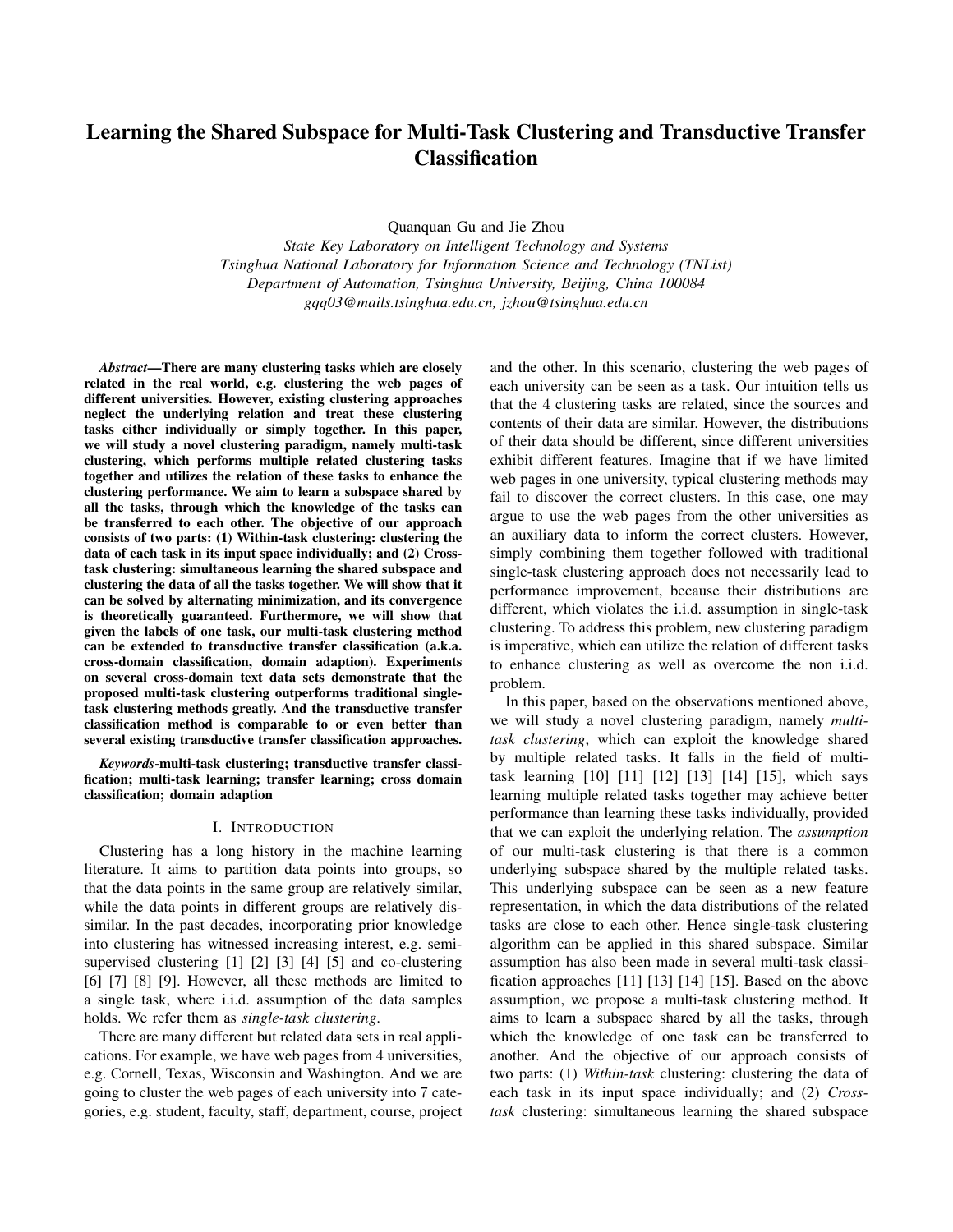and clustering the data of all the tasks. Our approach not only utilizes the knowledge in each individual task as traditional clustering method does, but also make use of the knowledge shared by the related tasks which may benefit the clustering performance. We will show that it can be solved via alternating minimization, and its convergence is theoretically guaranteed. To the best of our knowledge, this is the *first* work addressing multi-task clustering.

Furthermore, we will show that provided with the labels of one task, our multi-task clustering method turns out to be a transductive transfer classification method (a.k.a. crossdomain classification or domain adaption), in which the label of a source task (in-domain) is available as prior knowledge, and we aim to utilize this prior knowledge to predict the labels of the data in a related target task (out-of-domain). Experiments on several cross-domain text data sets demonstrate that the proposed multi-task clustering method outperforms traditional single-task clustering methods greatly. And the transductive transfer classification method is comparable to or even better than several existing transductive transfer classification approaches.

The remainder of this paper is organized as follows. In Section II, we will review some related works. In Section III we will propose the multi-task clustering algorithm. In Section IV, we will extend the multi-task clustering method to transfer clustering setting. Experiments on text data sets are demonstrated in Section V. Finally, we draw a conclusion in Section VI and point out the future works.

## II. RELATED WORKS

In this section, we will review some works related with ours.

# *A. Multi-Task Learning*

Empirical work has shown that learning multiple related tasks from data simultaneously can be advantageous in terms of predictive performance, relative to learning these tasks independently. This motivates multi-task learning [10] [11] [12] [13] [14] [15]. However, existing multi-task learning methods all tackle classification, in which each task has both labeled and unlabeled data, and the goal is to predict the class labels of unlabeled data in each task by utilizing within-task and cross-task knowledge. In this paper, we consider multi-task clustering, where the data in each task are all unlabeled, and it aims at predicting the cluster labels of the data in each task.

# *B. Transfer Learning*

Transfer learning [16] [17] is closely related with multitask learning. It tackles the transfer of knowledge across tasks, domains, categories and distributions that are similar but not the same. In this paper, we refer task and domain as the same thing. Transfer learning is closely related with multi-task learning, with the difference that in multi-task learning, the learner focuses on enhancing the performance of all the tasks, while in transfer learning, the learner only focuses on improving the performance of a so-called target task (out-of-domain) by using the knowledge from a socalled source task (in-domain). Transfer learning can be categorized as (1) inductive transfer: there are a few labeled data in the target task, while there are a large amount of labeled [18] [19] [20] or unlabeled [21] data in the source task, (2) transductive transfer: there are no labeled data in the target task, while there are large amount of labeled data in the source task [22] [23] [24] [25], this is also called cross-domain classification or domain adaption, and (3) Unsupervised transfer: there are no labeled data in the target task, while there are large amount of unlabeled data in the source task [26]. In our study, we focus on transductive transfer classification, which belongs to the second category.

## *C. Clustering with Background and Prior Knowledge*

Improving clustering performance using the background and prior knowledge has witnessed increasing interest in the past decade. One direction is co-clustering [6] [7] [8] [9], which clusters the data and features simultaneously to enhance the clustering performance. Another direction is semi-supervised clustering [1] [2] [3] [4] [5], which incorporates pairwise constraints, e.g. must-link and cannotlink constraints, to assist clustering. Both co-clustering and semi-supervised clustering use either the background or prior knowledge within a single task. However, multi-task clustering exploits both in-task and out-of-task knowledge.

#### *D. Semi-Supervised Learning*

In many practical machine learning problems, the acquisition of sufficient labeled data is often expensive and/or time consuming. On the contrary, in many cases, large number of unlabeled data are far easier to obtain. Consequently, semisupervised learning [27] [28] [29], which aims to learn from both labeled and unlabeled data points, has received significant attention in the past decade. Semi-supervised learning is different from transductive transfer classification. In semisupervised learning, the labeled and unlabeled samples are drawn from the same task, so their distributions are the same. However, in transductive transfer classification, the labeled samples are from the source task, while the unlabeled samples are from the target task. So their distributions are different.

#### III. MULTI-TASK CLUSTERING

In this section, we first present the problem setting of multi-task clustering. Then we propose a multi-task clustering method and the optimization algorithm, followed with its convergence analysis.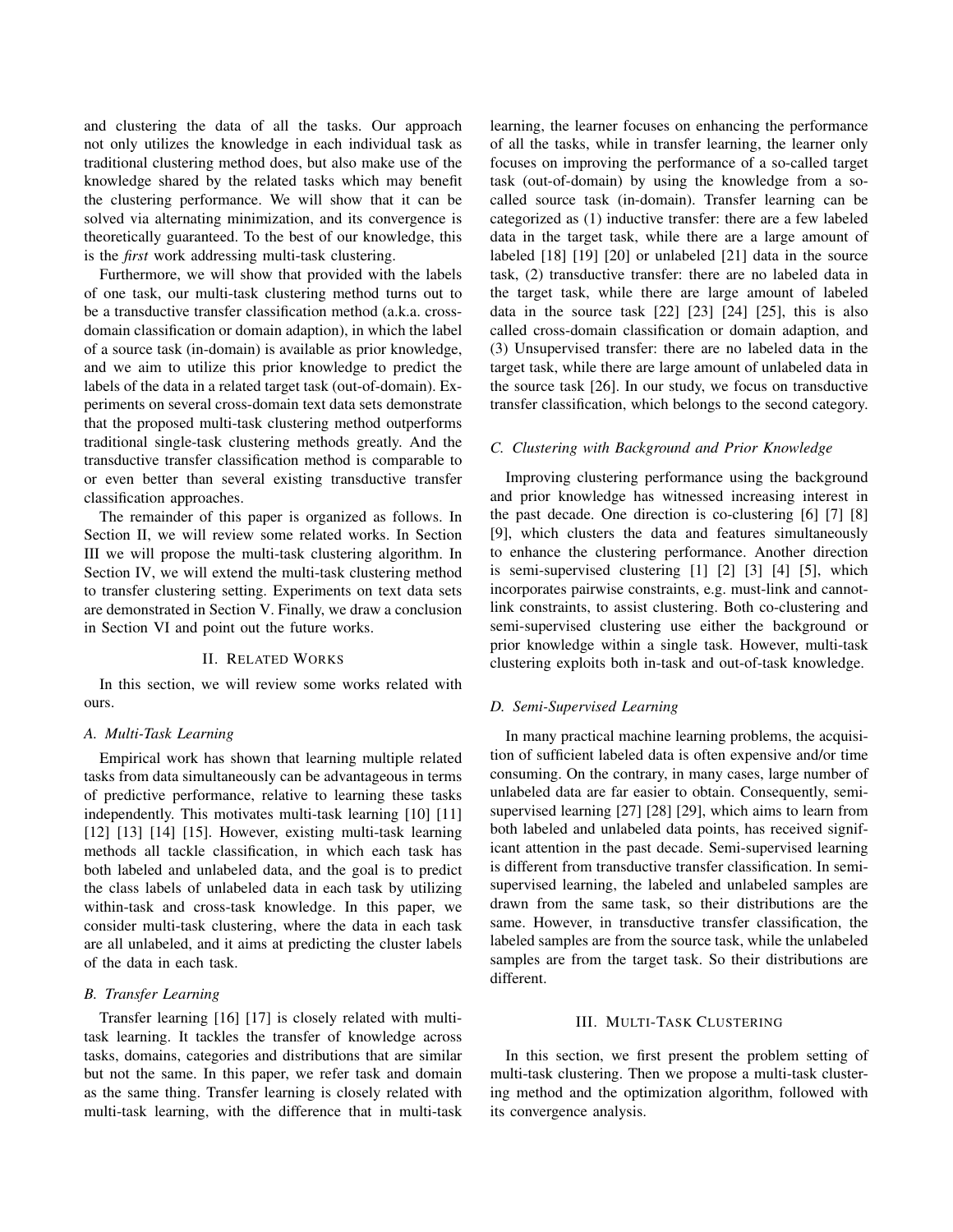# *A. Problem Formulation*

Suppose we are given  $m$  clustering tasks, each with a set of data points, i.e.  $\mathcal{X}^{(k)} = {\{\mathbf{x}_{1}^{(\bar{k})}, \mathbf{x}_{2}^{(k)}, \dots, \mathbf{x}_{n_{k}}^{(k)}\}} \in$  $\mathbb{R}^d$ ,  $1 \leq k \leq m$ , where  $n_k$  is the number of data points in the  $k$ -th task. The goal of multi-task clustering is to partition the data set  $\mathcal{X}^{(k)}$  of each task into c clusters  $\{C_j^{(k)}\}_{j=1}^c$ . Note that we assume the dimensionality of the feature vector of all the tasks is the same, i.e. d. It is appropriate since we could augment the feature vectors of all the tasks to make the dimensionality same. In fact, the bagof-words document representation used in our experiments implicitly does the augmentation. Moreover, we assume that the number of clusters in each task is the same, i.e.  $c_1 = c_2 = \ldots = c_m = c$ , which is also assumed in existing multi-task learning literature.

## *B. Objective*

Let us consider the case of single-task clustering first. Take the  $k$ -th task for example. We are going to partition the  $k$ -th data set into  $c$  clusters. The classical K-means algorithm achieves this goal by minimizing the following objective

$$
J_{st} = \sum_{j=1}^{c} \sum_{\mathbf{x}_{i}^{(k)} \in \mathcal{C}_{j}^{(k)}} ||\mathbf{x}_{i}^{(k)} - \mathbf{m}_{j}^{(k)}||_{2}^{2},
$$
 (1)

where  $||\cdot||_2$  is 2-norm and  $m_j^{(k)}$  is the mean of cluster  $\mathcal{C}_j^{(k)}$ in the k-th task. If we define  $\mathbf{M}^{(k)} = [\mathbf{m}_1^{(k)}, \dots, \mathbf{m}_c^{(k)}] \in$  $\mathbb{R}^{d \times c}$ , then Eq.(1) can be rewritten as

$$
J_{st} = ||\mathbf{X}^{(k)} - \mathbf{M}^{(k)} \mathbf{P}^{(k)T}||_F^2,
$$
  
s.t.  $\mathbf{P}^{(k)} \in \{0, 1\}^{n_k \times c}$  (2)

where  $\mathbf{X}^{(k)} = [\mathbf{x}_1^{(k)}, \dots, \mathbf{x}_{n_k}^{(k)}], 1 \leq k \leq m, ||\cdot||_F$  is Frobenius norm and  $\mathbf{P}^{(k)} \in \{0,1\}^{n_k \times c}$  is called partition matrix, which represents the clustering assignment, such that  $\mathbf{P}_{ij}^{(k)} = 1$  if  $\mathbf{x}_i^{(k)}$  belongs to cluster  $\mathcal{C}_j^{(k)}$  and  $\mathbf{P}_{ij}^{(k)} = 0$ otherwise. This is also known as *hard* clustering, i.e. the cluster assignment is binary.

When it comes to multi-task clustering setting, we are going to learn a shared subspace, which is obtained by an orthonormal projection  $\mathbf{W} \in \mathbb{R}^{d \times l}$ , across all the related tasks, in which we perform all the clustering tasks together. This shared subspace can be seen as a new feature space, in which the data distribution from all the tasks are similar with each other. As a result, we can cluster them together in this shared subspace using traditional single-task clustering algorithm, i.e. K-means. Furthermore, we add a constraint that the clustering result of each task in the shared subspace is the same as that in the input subspace, which intertwines the clustering in the input space and clustering in the shared subspace. Then it is formulated as minimizing

$$
J_{mt} = \lambda \sum_{k=1}^{m} ||\mathbf{X}^{(k)} - \mathbf{M}^{(k)} \mathbf{P}^{(k)T}||_F^2
$$
  
+ 
$$
(1 - \lambda) \sum_{k=1}^{m} ||\mathbf{W}^T \mathbf{X}^{(k)} - \mathbf{M} \mathbf{P}^{(k)T}||_F^2
$$
  
s.t. 
$$
\mathbf{W}^T \mathbf{W} = \mathbf{I}, \mathbf{P}^{(k)} \in \{0, 1\}^{n_k \times c}
$$
(3)

where  $\lambda \in [0, 1]$  is a regularization parameter balancing the clustering in the input space and the clustering in the shared subspace, I is an identity matrix, and  $\mathbf{M} = [\mathbf{m}_1, \dots, \mathbf{m}_c] \in$  $\mathbb{R}^{m \times c}$  with  $m_j$  is the mean of cluster  $\mathcal{C}_j$  of all the tasks in the shared subspace.

The objective in Eq.(3) consists of two terms. The first term is *Within-task* clustering, which includes k independent k-means clustering of each task in the input space. The second term is *Cross-task* clustering, which simultaneously learns the shared subspace and clusters the data of all the tasks together in the shared subspace. It is worth noting that the second term is similar with clustering the data of all the tasks together via *Adaptive Subspace Iteration* (ASI) clustering method [30]. The first term and the second term are intertwined through the partition matrices. When letting  $\lambda = 1$ , Eq.(3) degenerates to m independent K-means clustering. And When letting  $\lambda = 0$ , Eq.(3) turns out to be clustering data of all the tasks via ASI. In general case, the more related the tasks are, the smaller  $\lambda$  we will set.

By its definition, the elements in  $\mathbf{P}^{(k)}$  can only take binary values, which makes the minimization in Eq.(3) very difficult, therefore we relax  $P^{(k)}$  into nonnegative continuous domain. Then the objective of multi-task clustering in Eq.(3) turns out to be

$$
J_{mt} = \lambda \sum_{k=1}^{m} ||\mathbf{X}^{(k)} - \mathbf{M}^{(k)} \mathbf{P}^{(k)T}||_F^2
$$
  
+ 
$$
(1 - \lambda) \sum_{k=1}^{m} ||\mathbf{W}^T \mathbf{X}^{(k)} - \mathbf{M} \mathbf{P}^{(k)T}||_F^2
$$
  
s.t. 
$$
\mathbf{W}^T \mathbf{W} = \mathbf{I}, \mathbf{P}^{(k)} \ge 0.
$$
 (4)

We call Eq.(4) Learning the Shared Subspace for Multi-Task Clustering (LSSMTC).

## *C. Optimization*

As we see, minimizing Eq.(4) is with respect to  $M^{(k)}, P^{(k)}$ , W and M. And we cannot give a closed-form solution. In the following, we will present an alternating minimization algorithm to optimize the objective. In other words, we will optimize the objective with respect to one variable when fixing the other variables.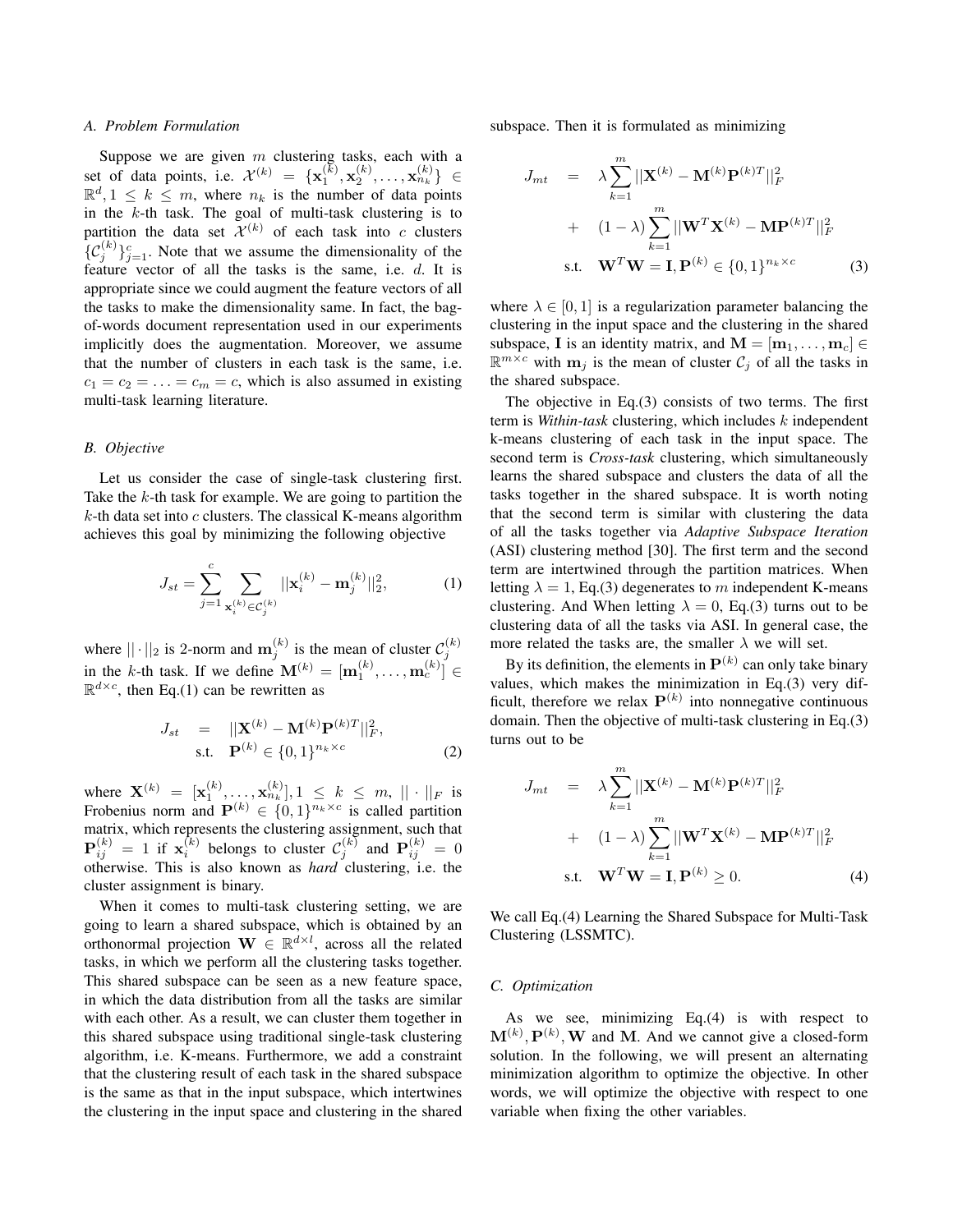*1)* Computation of M: Given **W** and  $P^{(k)}$ , optimizing Eq.(4) with respect to  $M$  is equivalent to optimizing

$$
J_1 = \sum_{k=1}^{m} ||\mathbf{W}^T \mathbf{X}^{(k)} - \mathbf{M} \mathbf{P}^{(k)T}||_F^2
$$
  
= 
$$
||\mathbf{W}^T \mathbf{X} - \mathbf{M} \mathbf{P}^T||_F^2
$$
(5)

where  $\mathbf{X} = [\mathbf{X}^{(1)}, \dots, \mathbf{X}^{(m)}]$  and  $\mathbf{P} =$  $[\mathbf{P}^{(1)T}, \dots, \mathbf{P}^{(m)T}]^T.$ 

Setting  $\frac{\partial J_1}{\partial M} = 0$ , we obtain

$$
\mathbf{M} = \mathbf{W}^T \mathbf{X} \mathbf{P} (\mathbf{P}^T \mathbf{P})^{-1}.
$$
 (6)

2) *Computation of*  $\mathbf{M}^{(k)}$ : Given  $\mathbf{P}^{(k)}$ , optimizing Eq.(4) with respect to  $\mathbf{M}^{(k)}$  is equivalent to optimizing

$$
J_2 = ||\mathbf{X}^{(k)} - \mathbf{M}^{(k)} \mathbf{P}^{(k)T}||_F^2
$$
 (7)

Setting  $\frac{\partial J_2}{\partial \mathbf{M}^{(k)}} = 0$ , we obtain

$$
\mathbf{M}^{(k)} = \mathbf{X}^{(k)} \mathbf{P}^{(k)} (\mathbf{P}^{(k)T} \mathbf{P}^{(k)})^{-1}.
$$
 (8)

3) Computation of  $P^{(k)}$ : Given **W**, **M**, **M**<sup>(k)</sup>, optimizing Eq.(4) with respect to  $\mathbf{P}^{(k)}$  is equivalent to optimizing

$$
J_3 = \lambda ||\mathbf{X}^{(k)} - \mathbf{M}^{(k)} \mathbf{P}^{(k)T}||_F^2
$$
  
+ 
$$
(1 - \lambda) ||\mathbf{W}^T \mathbf{X}^{(k)} - \mathbf{M} \mathbf{P}^{(k)T}||_F^2
$$
  
s.t. 
$$
\mathbf{P}^{(k)} \ge 0,
$$
 (9)

For the constraint  $P^{(k)} \geq 0$ , we cannot get a closedform solution of  $P^{(k)}$ . In the following, we will present an iterative solution. We introduce the Lagrangian multiplier  $\gamma \in \mathbb{R}^{n_k \times c}$ , and the Lagrangian function is

$$
L(\mathbf{P}^{(k)}) = \lambda ||\mathbf{X}^{(k)} - \mathbf{M}^{(k)} \mathbf{P}^{(k)T}||_F^2
$$
  
+ 
$$
(1 - \lambda) ||\mathbf{W}^T \mathbf{X}^{(k)} - \mathbf{M} \mathbf{P}^{(k)T}||_F^2
$$
  
- 
$$
tr(\gamma \mathbf{P}^{(k)T})
$$
(10)

Setting  $\frac{\partial L(\mathbf{P}^{(k)})}{\partial \mathbf{P}^{(k)}} = 0$ , we obtain

$$
\gamma = -2\mathbf{A} + 2\mathbf{P}^{(k)}\mathbf{B} \tag{11}
$$

where  $\mathbf{A} = \lambda \mathbf{X}^{(k)T} \mathbf{M}^{(k)} + (1 - \lambda) \mathbf{X}^{(k)T} \mathbf{W} \mathbf{M}$  and  $\mathbf{B} =$  $\lambda \mathbf{M}^{(k)T} \mathbf{M}^{(k)} + (1 - \lambda) \mathbf{M}^T \mathbf{M}.$ 

Using the Karush-Kuhn-Tucker condition [31]  $\gamma_{ij} \mathbf{P}_{ij}^{(k)} =$ 0, we get

$$
[-\mathbf{A} + \mathbf{P}^{(k)} \mathbf{B}]_{ij} \mathbf{P}_{ij}^{(k)} = 0
$$
 (12)

Introduce  $\mathbf{A} = \mathbf{A}^+ - \mathbf{A}^-$  and  $\mathbf{B} = \mathbf{B}^+ - \mathbf{B}^-$  where  $\mathbf{A}_{ij}^+$  $(|A_{ij}|+A_{ij})/2$  and  $A_{ij}^- = (|A_{ij}|-A_{ij})/2$  [32], we obtain

$$
[\mathbf{A}^{-} + \mathbf{P}^{(k)} \mathbf{B}^{+} - \mathbf{A}^{+} - \mathbf{P}^{(k)} \mathbf{B}^{-}]_{ij} \mathbf{P}_{ij}^{(k)} = 0 \qquad (13)
$$

Eq.(13) leads to the following updating formula

$$
\mathbf{P}_{ij}^{(k)} \leftarrow \mathbf{P}_{ij}^{(k)} \sqrt{\frac{[\mathbf{A}^+ + \mathbf{P}^{(k)} \mathbf{B}^-]_{ij}}{[\mathbf{A}^- + \mathbf{P}^{(k)} \mathbf{B}^+]_{ij}}}
$$
(14)

4) Computation of **W**: Given **M**,  $\mathbf{M}^{(k)}$ ,  $\mathbf{P}^{(k)}$ , optimizing Eq.(4) with respect to  $W$  is equivalent to optimizing

$$
J_4 = \sum_{k=1}^{m} ||\mathbf{W}^T \mathbf{X}^{(k)} - \mathbf{M} \mathbf{P}^{(k)T}||_F^2
$$
  
= 
$$
||\mathbf{W}^T \mathbf{X} - \mathbf{M} \mathbf{P}^T||_F^2
$$
  
s.t. 
$$
\mathbf{W}^T \mathbf{W} = \mathbf{I}
$$
(15)

where  $\mathbf{X} = [\mathbf{X}^{(1)}, \dots, \mathbf{X}^{(m)}]$  and  $\mathbf{P} =$  $[\mathbf{P}^{(1)T},\ldots,\mathbf{P}^{(m)T}]^T.$ 

Substituting  $M = W^T \mathbf{X} \mathbf{P}(\mathbf{P}^T \mathbf{P})^{-1}$  into the above equation, we obtain

$$
J_5 = \text{tr}(\mathbf{W}^T \mathbf{X} (\mathbf{I} - \mathbf{P}(\mathbf{P}^T \mathbf{P})^{-1} \mathbf{P}^T) \mathbf{X}^T \mathbf{W})
$$
  
s.t.  $\mathbf{W}^T \mathbf{W} = \mathbf{I}$  (16)

It is easy to show that the optimal  $W$  minimizing Eq.(16) is composed of the eigenvectors of  $X(I - P(P<sup>T</sup>P)<sup>-1</sup>P<sup>T</sup>)X<sup>T</sup>$ corresponding to the l smallest eigenvalues.

In summary, we present the algorithm of optimizing Eq.(4) in Algorithm 1.

Algorithm 1 Learning the Shared Subspace for Multi-Task Clustering (LSSMTC)

**Input:***m* tasks,  $\{X^{(k)}\}_{k=1}^m$ , the dimensionality of the shared subspace  $l$ , maximum number of iterations  $T$ ; **Output:**Partitions  $\mathbf{P}^{(k)} \in \mathbb{R}^{n \times c}$ ,  $1 \leq k \leq m$ ; Initialize  $t = 0$  and  $\mathbf{P}^{(k)}$ ,  $1 \le k \le m$  using K-means; Initialize  $\mathbf{W} \in \mathbb{R}^{d \times l}$  using any orthonormal matrix. while not convergent and  $t \leq T$  do  $\mathbf{M} = \mathbf{W}^T (\mathbf{X} \mathbf{P}) (\mathbf{P}^T \mathbf{P})^{-1};$ for  $k = 1$  To  $m$  do Compute  $\mathbf{M}^{(k)} = \mathbf{X}^{(k)} \mathbf{P}^{(k)} (\mathbf{P}^{(k)T} \mathbf{P}^{(k)})^{-1};$ Update Update<br>  ${\bf P}_{ij}^{(k)} \leftarrow {\bf P}_{ij}^{(k)} \sqrt{\frac{[{\bf A}^+ + {\bf P}^{(k)}{\bf B}^-]_{ij}}{[{\bf A}^- + {\bf P}^{(k)}{\bf B}^+]_{ij}}};$ end for Compute  $\mathbf{W}_{ij}$  by eigen-decomposition of  $\mathbf{X}(\mathbf{I} - \mathbf{I})$  $\mathbf{P}(\mathbf{P}^T\mathbf{P})^{-1}\mathbf{P}^T)\mathbf{X}^T;$  $t = t + 1$ end while

#### *D. Convergence Analysis*

In the following, we will investigate the convergence of Algorithm 1. We use the auxiliary function approach [33] to analyze the multiplicative updating formulas. Here we first introduce the definition of auxiliary function [33].

**Definition III.1.** [33]  $Z(h, h')$  is an auxiliary function for F(h) *if the conditions*

$$
Z(h, h') \ge F(h), Z(h, h) = F(h),
$$

*are satisfied.*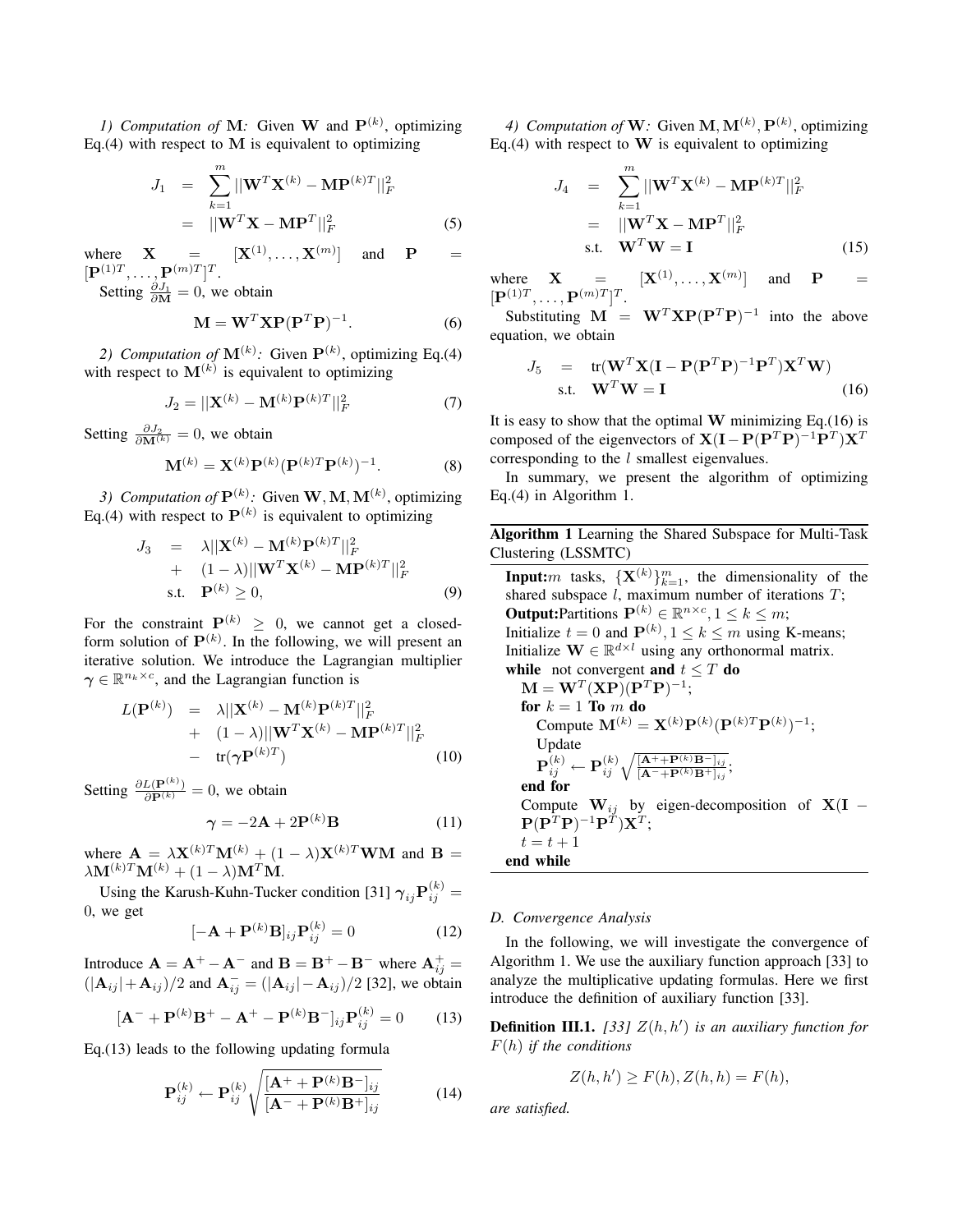Lemma III.2. *[33] If* Z *is an auxiliary function for* F*, then* F *is non-increasing under the update*

$$
h^{(t+1)} = \arg\min_{h} Z(h, h^{(t)})
$$
  
Proof:  $F(h^{(t+1)}) \le Z(h^{(t+1)}, h^{(t)}) \le Z(h^{(t)}, h^{(t)}) = F(h^{(t)})$ 

Lemma III.3. *[32] For any nonnegative matrices* A ∈  $\mathbb{R}^{n \times n}$ ,  $\mathbf{B} \in \mathbb{R}^{k \times k}$ ,  $\mathbf{S} \in \mathbb{R}^{n \times k}$ ,  $\mathbf{S}' \in \mathbb{R}^{n \times k}$ , and **A**, **B** are *symmetric, then the following inequality holds*

$$
\sum_{i=1}^{n}\sum_{p=1}^{k}\frac{(\mathbf{AS}'\mathbf{B})_{ip}\mathbf{S}_{ip}^{2}}{\mathbf{S}_{ip}'}\geq tr(\mathbf{S}^{T}\mathbf{ASB})
$$

Theorem III.4. *Let*

$$
J(\mathbf{P}^{(k)}) = tr(\mathbf{P}^{(k)} \mathbf{B} \mathbf{P}^{(k)T} - 2\mathbf{A} \mathbf{P}^{(k)T})
$$
 (17)

*Then the following function*

$$
Z(\mathbf{P}^{(k)}, \mathbf{P}'^{(k)}) = \sum_{ij} \frac{(\mathbf{P}'^{(k)}\mathbf{B}^{+})_{ij}\mathbf{P}_{ij}^{(k)}}{\mathbf{P}'^{(k)}_{ij}} - \sum_{ijk} \mathbf{B}_{jk}^{-} \mathbf{P}'^{(k)}_{ij} \mathbf{P}'^{(k)}_{ik} (1 + \log \frac{\mathbf{P}^{(k)}_{ij}\mathbf{P}^{(k)}_{ik}}{\mathbf{P}'^{(k)}_{ij}\mathbf{P}'^{(k)}_{ik}}) - 2\sum_{ij} \mathbf{A}_{ij}^{+} \mathbf{P}'^{(k)}_{ij} (1 + \log \frac{\mathbf{P}^{(k)}_{ij}}{\mathbf{P}'^{(k)}_{ij}}) + 2\sum_{ij} \mathbf{A}_{ij}^{-} \frac{\mathbf{P}^{(k)2}_{ij} + \mathbf{P}'^{(k)2}_{ij}}{2\mathbf{P}'^{(k)}_{ij}}
$$

is an auxiliary function for  $J(\mathbf{P}^{(k)})$ . Furthermore, it is a *convex function in*  $P^{(k)}$  *and its global minimum is* 

$$
\mathbf{P}_{ij}^{(k)} = \mathbf{P}_{ij}^{(k)} \sqrt{\frac{[\mathbf{A}^+ + \mathbf{P}^{(k)} \mathbf{B}^-]_{ij}}{[\mathbf{A}^- + \mathbf{P}^{(k)} \mathbf{B}^+]_{ij}}}
$$
(18)

*Proof:* Please see Appendix.

Theorem III.5. *Updating* P(k) *using Algorithm 1 will monotonically decrease the value of the objective in Eq.(4), the objective is invariant under the updating if and only if* P(k) *is at a stationary point.*

*Proof:* By Lemma III.2 and Theorem III.4, we can get that  $J(\mathbf{P}^{(k)0}) = Z(\mathbf{P}^{(k)0}, \mathbf{P}^{(k)0}) \geq Z(\mathbf{P}^{(k)1}, \mathbf{P}^{(k)0}) \geq$  $J(\mathbf{P}^{(k)1}) \geq \ldots$  So  $J(\mathbf{P}^{(k)})$  is monotonically decreasing. Since  $J(\mathbf{P}^{(k)})$  is obviously bounded below, we prove this theorem.

In addition to Theorem III.5, since the computation of W in Eq.(16) also monotonically decreases the value of the objective in Eq.(4), Algorithm 1 is guaranteed to converge.

#### IV. TRANSDUCTIVE TRANSFER CLASSIFICATION

In this section, we will show that given the labels of one task, the proposed multi-task clustering method turns out to be a transductive transfer classification method.

For simplicity, we consider the 2 tasks case,  $\mathcal{X}^{(k)}$  =  ${x_1^{(k)}, x_2^{(k)}, \ldots, x_{n_k}^{(k)}}$ ,  $k = 1, 2$ , where  $n_k$  is the number of data points in the  $k$ -th task. Without loss of generality, we assume the label of the 1st task is given, and we are going to predict the labels of the data in the 2nd task. This problem is exactly transductive transfer classification, which is also known as domain adaption or cross-domain classification. We call the 1st task source task (in-domain), and the 2nd task target task (out-of-domain). Denote  $X^{(k)} =$  $[\mathbf{x}_1^{(k)}, \dots, \mathbf{x}_{n_k}^{(k)}], k = 1, 2$ . Again, we assume that the number of classes in each task is the same, i.e.  $c_1 = c_2 = c$ . Note that it is trivial to generalize our transductive transfer classification method from 1 source task to more than 1 source task.

Based on the above discussion, our multi-task clustering method can be extended to transductive transfer classification as follows,

$$
J_{tc} = \lambda ||\mathbf{X}^{(2)} - \mathbf{M}^{(2)} \mathbf{P}^{(2)T}||_F^2
$$
  
+  $(1 - \lambda) \sum_{k=1}^{2} ||\mathbf{W}^T \mathbf{X}^{(k)} - \mathbf{M} \mathbf{P}^{(k)T}||_F^2$   
s.t.  $\mathbf{W}^T \mathbf{W} = \mathbf{I}, \mathbf{P}^{(2)} \in \{0, 1\}^{n_2 \times c}$  (19)

where the first term is clustering in the input space of the target task, the second and the third term are clustering of the source and the target task together in the shared subspace,  $\lambda \in [0, 1]$  is a regularization parameter balancing the clustering in the input space and the clustering in the shared subspace. It should be noted that  $P^{(1)}$  in Eq.(19) is a constant since the label of the source task has been known as prior knowledge.

Again, we relax  $\mathbf{P}^{(2)}$  into nonnegative continuous domain. Then the objective of transductive transfer classification in Eq.(19) turns out to be

$$
J_{tc} = \lambda ||\mathbf{X}^{(2)} - \mathbf{M}^{(2)} \mathbf{P}^{(2)T}||_F^2
$$
  
+ 
$$
(1 - \lambda) \sum_{k=1}^{2} ||\mathbf{W}^T \mathbf{X}^{(k)} - \mathbf{M} \mathbf{P}^{(k)T}||_F^2
$$
  
s.t. 
$$
\mathbf{W}^T \mathbf{W} = \mathbf{I}, \mathbf{P}^{(2)} \ge 0,
$$
 (20)

We call Eq.(20) Learning the Shared Subspace for Transductive Transfer Classification (LSSTTC).

Since the optimization of Eq.(20) is very similar with that of Eq.(4), we omit the derivation of the optimization algorithm, and present it in Algorithm 2 directly.

The convergence of Algorithm 2 is also theoretically guaranteed. The proof of convergence is very similar with that of Algorithm 1.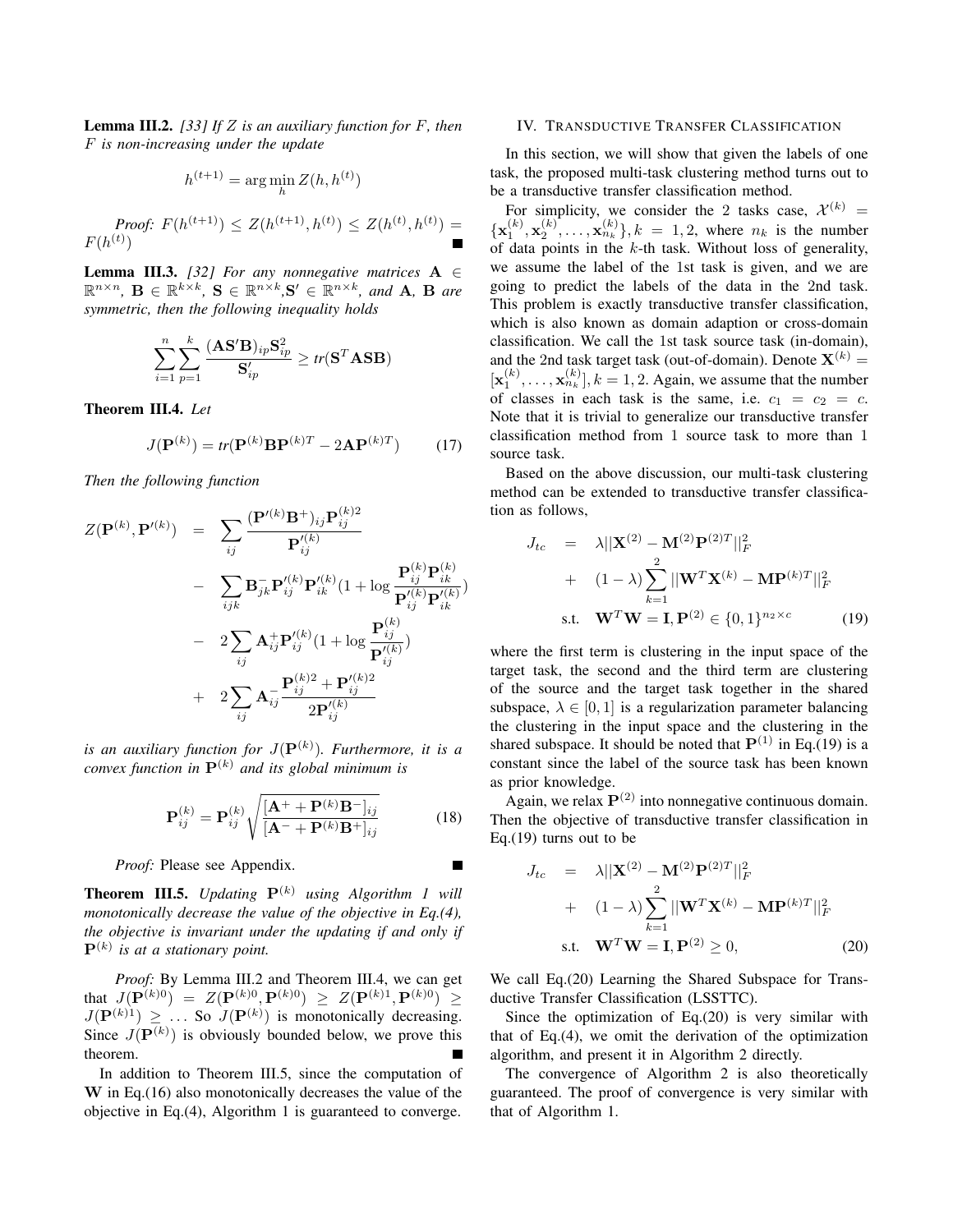Algorithm 2 Learning the Shared Subspace for Transductive Transfer Classification (LSSTTC)

**Input:**  $X^{(1)}$ ,  $P^{(1)}$ ,  $X^{(2)}$ , the dimensionality of the shared subspace  $l$ , maximum number of iterations  $T$ ; **Output:**Partitions  $\mathbf{P}^{(2)} \in \mathbb{R}^{n \times c}$ ; Initialize  $P^{(2)}$  using K-means; Initialize W using any orthonormal matrix. while not convergent and  $t \leq T$  do Compute  $\mathbf{M} = \mathbf{W}^T \mathbf{X} \mathbf{P} (\mathbf{P}^T \mathbf{P})^{-1};$ Compute  $M^{(2)} = W^T X^{(2)} P^{(2)} (P^{(2)T} P^{(2)})^{-1};$ Compute M<sup>(2)</sup> = W<sup>1</sup> X<sup>(2)</sup>P<sup>(2)</sup>(P<sup>(2)1</sup>)<br>Update P<sub>ij</sub> ← P<sub>ij</sub>  $\sqrt{\frac{[A^{+}+P^{(2)}B^{-}]_{ij}}{[A^{-}+P^{(2)}B^{+}]_{ij}}};$ Compute  $W_{ij}$  by eigen-decomposition of  $X(I \mathbf{P}(\mathbf{P}^T\mathbf{P})^{-1}\mathbf{P}^T)\mathbf{X}^T;$ end while

# V. EXPERIMENTS

In our experiments, we will evaluate the proposed methods on several cross-domain text data sets.

## *A. Evaluation Metrics*

To evaluate the clustering results, we adopt the performance measures used in [34]. These performance measures are the standard measures widely used for clustering.

Clustering Accuracy: Clustering Accuracy discovers the one-to-one relationship between clusters and classes and measures the extent to which each cluster contained data points from the corresponding class. Clustering Accuracy is defined as follows:

$$
Acc = \frac{\sum_{i=1}^{n} \delta(map(r_i), l_i)}{n}, \tag{21}
$$

where  $r_i$  denotes the cluster label of  $x_i$ , and  $l_i$  denotes the true class label, *n* is the total number of documents,  $\delta(x, y)$ is the delta function that equals one if  $x = y$  and equals zero otherwise, and  $map(r_i)$  is the permutation mapping function that maps each cluster label  $r_i$  to the equivalent label from the data set.

Normalized Mutual Information: The second measure is the Normalized Mutual Information (NMI), which is used for determining the quality of clusters. Given a clustering result, the NMI is estimated by

$$
NMI = \frac{\sum_{i=1}^{c} \sum_{j=1}^{c} n_{i,j} \log \frac{n_{i,j}}{n_i \hat{n}_j}}{\sqrt{(\sum_{i=1}^{c} n_i \log \frac{n_i}{n})(\sum_{j=1}^{c} \hat{n}_j \log \frac{\hat{n}_j}{n})}},
$$
(22)

where  $n_i$  denotes the number of data contained in the cluster  $C_i(1 \leq i \leq c)$ ,  $\hat{n}_j$  is the number of data belonging to the  $\mathcal{L}_j$  ( $1 \leq j \leq c$ ), and  $n_{i,j}$  denotes the number of data that are in the intersection between the cluster  $\mathcal{C}_i$  and the class  $\mathcal{L}_i$ . The larger the NMI is, the better the clustering result will be.

To evaluate the classification results, we use the classification accuracy.

## *B. Data Sets*

In order to evaluate the proposed methods, we use 2 text data sets, which are widely used in cross-domain classification literature [22] [23] [25].

 $WebKB<sup>1</sup>$  The WebKB data set contains webpages gathered from university computer science departments (Cornell, Texas, Washington, Wisconsin). There are about 8280 documents and they are divided into 7 categories, and we choose student, faculty, course and project these four most populous entity-representation categories for clustering, named WebKB4. We consider clustering the web pages of each university as one task. Therefore, we have 4 tasks.

**20Newsgroup**<sup>2</sup> The 20 Newsgroups is a collection of approximately 20000 newsgroup documents, partitioned across 20 different newsgroups nearly evenly. We generate 2 crossdomain data sets, i.e. Rec.vs.Talk and Comp.vs.Sci, for evaluating multi-task clustering and transductive transfer classification methods. In detail, two top categories are chosen, one as positive and the other as negative. Then the data are split based on sub-categories. The task is defined as top category classification. The splitting ensures the data in different tasks are related but different, since they are drawn from the same top category but different sub-categories. The detailed constitutions of the 2 data sets are summarized in Table I.

Table I CONSTITUTION OF THE 2 DATA SETS GENERATED FROM 20NEWSGROUP

| Data set    | Task id | Class 1                 | Class <sub>2</sub>    |
|-------------|---------|-------------------------|-----------------------|
| Rec.vs.Talk | Task 1  | rec.autos               | talk.politics.guns    |
|             | Task 2  | rec.sport.baseball      | talk.politics.mideast |
| Comp.vs.Sci | Task 1  | comp.os.ms-windows.misc | sci.crypt             |
|             | Task 2  | comp.sys.mac.hardware   | sci.space             |

Table.II summarizes the characteristics of the 3 data sets used in this experiment.

Table II DESCRIPTION OF THE DATA SETS

| Data set    | Task id | #Sample | #Feature | #Class |
|-------------|---------|---------|----------|--------|
|             | Task 1  | 227     | 2000     |        |
| WebKB4      | Task 2  | 250     | 2000     |        |
|             | Task 3  | 248     | 2000     |        |
|             | Task 4  | 304     | 2000     |        |
| Rec.vs.Talk | Task 1  | 1844    | 2000     | っ      |
|             | Task 2  | 1545    | 2000     | C      |
| Comp.vs.Sci | Task 1  | 1875    | 2000     | っ      |
|             | Task 2  | 1827    | 2000     |        |

## *C. Experiment 1: Multi-Task Clustering*

In this experiment, we study multi-task clustering. We assume that the labels of all the tasks in each data set

<sup>1</sup>http://www.cs.cmu.edu/afs/cs.cmu.edu/project/theo-20/www/data/

<sup>2</sup>http://people.csail.mit.edu/jrennie/20Newsgroups/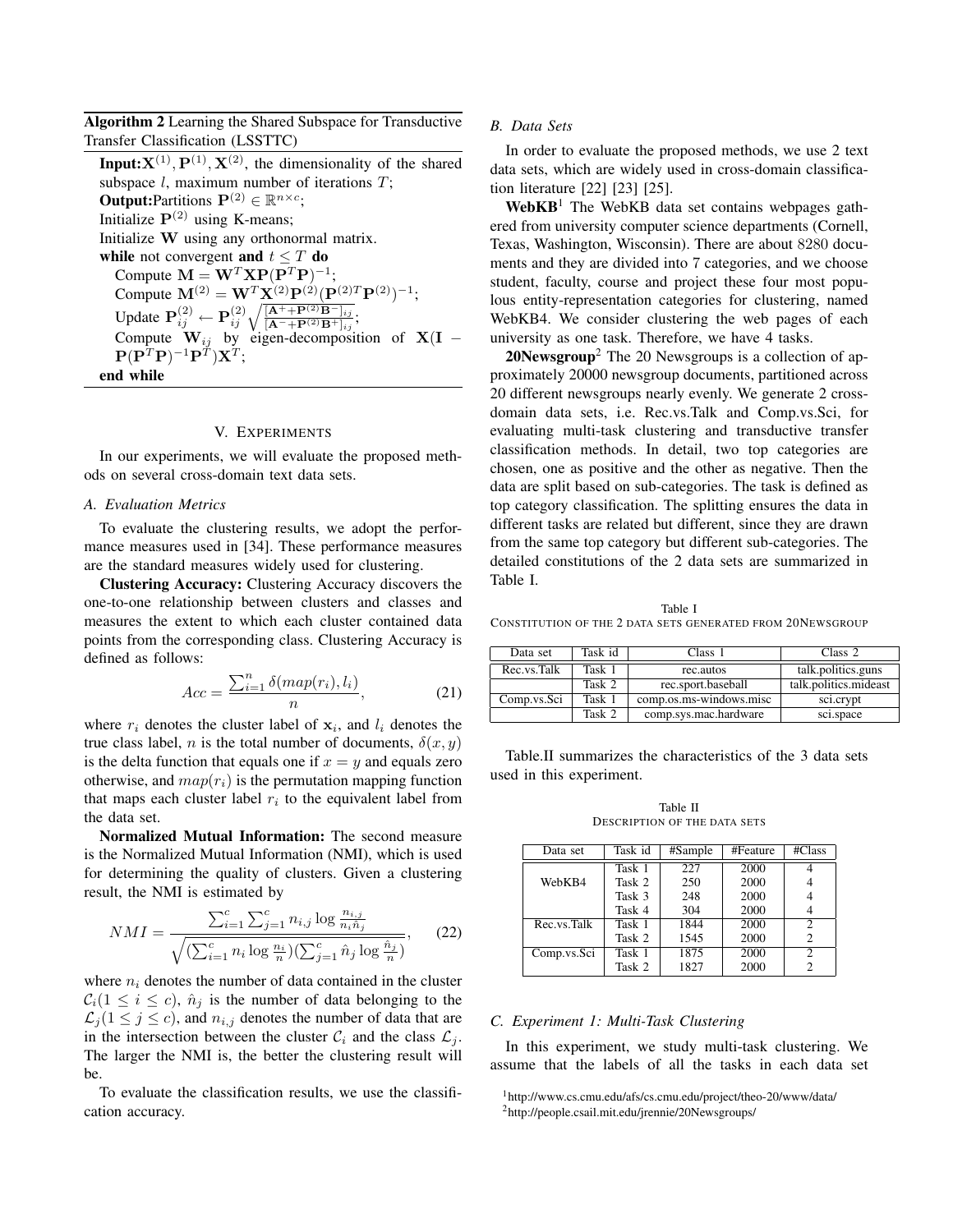are unknown. We compare the proposed multi-task clustering method with typical single-task clustering methods, e.g. Kmeans (KM), *Principal Component Analysis* (PCA)+Kmeans (PCAKM), Normalized Cut (NCut) [35] and adaptive subspace iteration (ASI) [30]. Note that Kmeans can be seen as a special case of the proposed method with  $\lambda = 1$ . We also present the experimental results of clustering the data of all the tasks together using Kmeans, PCA+Kmeans, NCut and ASI. Note that clustering the data of all the tasks together via ASI corresponds to the proposed method with  $\lambda = 0$ .

*1) Methods & Parameter Settings:* We set the number of clusters equal to the true number of classes for all the clustering algorithms. For NCut, the scale parameter of Gaussian kernel is set by the grid  $\{10^{-3}, 10^{-2}, 10^{-1}, 1, 10, 10^{2}, 10^{3}\}.$ For PCAKM, the reduced dimension of PCA is set to the minimal number that preserves at least 95% of the information. For LSSMTC, we set  $l$  by searching the grid  $\{2, 2^2, 2^3, 2^4\}$ . And the regularization parameter  $\lambda$  is set by searching the grid  $\{0.25, 0.5, 0.75\}$ . Under each parameter setting, we repeat clustering 5 times, and the mean result as well as the standard deviation is computed. We report the mean and standard deviation result corresponding to the best parameter setting for each method to compare with each other. Since our algorithm is iterative, in our experiments, we prescribe the maximum number of iterations as  $T = 20$ .

*2) Clustering Results:* We repeat each experiment 5 times, and the average results are shown in Table III, Table IV and Table V.

"All" refers to clustering the data of all the tasks together. We can see that LSSMTC indeed improves the clustering result, and outperforms Kmeans greatly, which is its singletask degeneration. This improvement owes to exploiting the relation among the tasks by learning the shared subspace. In Task 2 of WebKB4 data set, NCut achieves better clustering result than our method. This is because NCut considers the geometric structure in the data, which is suitable for data sampled from manifold, while our method does not take this into account.

In addition, it is worthwhile noticing that although our method involves combining all the tasks together and doing dimensionality reduction, it far exceeds these simple operations. As we see, simply clustering the data of all the tasks together does not necessarily improve the clustering result, because the data distributions of different tasks are different, and combining the data together directly will violate the i.i.d. assumption in single-task clustering. Moreover, the clustering result of doing dimensionality reduction followed with clustering is also not as good as LSSMTC, because it treats learning the subspace and clustering independently, while learning the subspace and clustering could benefit from each other.

## *D. Experiment 2: Transductive Transfer Classification*

In this experiment, we study transductive transfer classification. We do experiments on any two tasks of each data set. One task is used as source task, in which the class labels of all the data are known. The other is used as target task, where the class labels of all the data are unknown and to be predicted. We compare the proposed transductive transfer classification method with support vector machine (SVM) [36], three semi-supervised learning methods, i.e. Gaussian Field Harmonic Function (GFHF) [27], Learning with Local and Global Consistency (LLGC) [28] and transductive SVM (TSVM) [29]. We also compare it with several existing transductive transfer classification methods, Co-Clustering based Classification (CoCC) [22] and Cross-Domain Spectral Classification (CDSC) [23].

*1) Methods & Parameter Settings:* For SVM, TSVM, CDSC, since they are designed originally for binary classification, we address the multi-class classification via 1 vs-rest strategy. For SVM, it is trained on the source task, and tested on the target task. For TSVM, GFHF, LLGC and our method, they are trained using both labeled (source task) and unlabeled (target task) data, and are tested on the unlabeled data. SVM is implemented by LibSVM<sup>3</sup> [37], while TSVM is implemented by  $SVM<sup>Light6.01-4</sup>$ , and linear kernel is used. The implementation of GFHF is the same as in [27]. The width of the Gaussian similarity is set via the grid  $\{2^{-3}\sigma_0^2, 2^{-2}\sigma_0^2, 2^{-1}\sigma_0^2, \sigma_0^2, 2\sigma_0^2, 2^2\sigma_0^2, 2^3\sigma_0^2\}$ , where  $\sigma_0$ is the mean distance between any two samples in the training set. And the size of neighborhood is searched by the grid  $\{5, 10, 50, 80, n-1\}$ . The implementation of LLGC is the same as in [28], in which the width of the Gaussian similarity and the size of neighborhood are also determined the same as that in GFHF, and the regularization parameter is set by searching the grid  $\{0.1, 1, 10, 100\}$ . The implementation and parameter settings of CoCC and CDSC are the same as that in their papers. For LSSTTC, we set  $l$  by searching the grid  $\{100, 200, \ldots, 900, 1000\}$ . And the regularization parameter  $\lambda$  is set by searching the grid  $\{0.25, 0.5, 0.75\}$ . Under each parameter setting, we repeat LSSTTC 5 times, and the mean result is computed.

*2) Classification Results:* The classification results are reported in Table VI, Table VII and Table VIII. It is obvious that the proposed transductive transfer classification method outperforms traditional single-task classification methods, e.g. SVM, TSVM, GFHF and LLGC, greatly on most transfer settings. This improvement is due to the prior knowledge, i.e. label information, in the related source task which is transferred to the target task by our method. It is also comparable to or even better than existing transductive transfer classification methods, e.g. CoCC and CDSC. Note that in Task 4  $\rightarrow$  Task 1 and Task 4  $\rightarrow$  Task 2 settings of

<sup>3</sup>http://www.csie.ntu.edu.tw/ cjlin/libsvm/

<sup>4</sup>http://svmlight.joachims.org/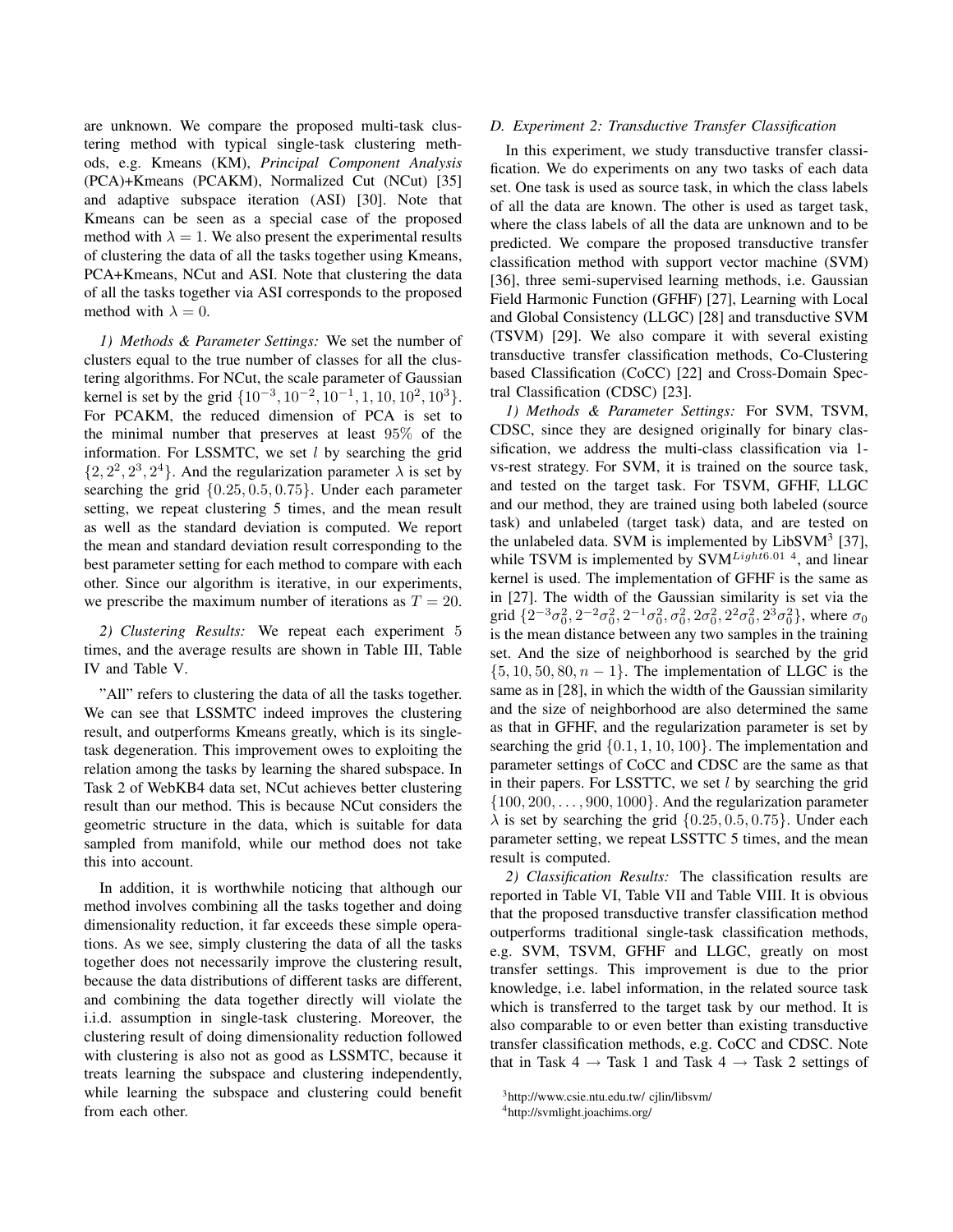Table III CLUSTERING RESULTS ON WEBKB4

|              |                     | Task 1              | Task 2              |                     | Task 3              |                     | Task 4              |                   |
|--------------|---------------------|---------------------|---------------------|---------------------|---------------------|---------------------|---------------------|-------------------|
| Method       | Acc                 | NMI                 | Acc                 | NMI                 | Acc                 | NMI                 | Acc                 | <b>NMI</b>        |
| KМ           | $0.5784 + 0.0996$   | $0.2760 + 0.0753$   | $0.5670 + 0.0697$   | $0.2552 \pm 0.0551$ | $0.5671 + 0.0903$   | $0.2814 + 0.0603$   | $0.6770 + 0.0773$   | $0.3552 + 0.0949$ |
| <b>PCAKM</b> | $0.5938 + 0.1006$   | $0.3085 + 0.0822$   | $0.5616 + 0.0595$   | $0.2446 + 0.0534$   | $0.6105 + 0.0659$   | $0.3224 + 0.0588$   | $0.6882 + 0.0824$   | $0.4187 + 0.0975$ |
| NCut         | $0.4907 + 0.0188$   | $0.2816 + 0.0342$   | $0.6720 + 0.0000$   | $0.3632 + 0.0000$   | $0.5282 + 0.0000$   | $0.3466 + 0.0000$   | $0.6079 + 0.0015$   | $0.2555 + 0.0068$ |
| ASI          | $0.5119 + 0.0612$   | $0.2374 \pm 0.0365$ | $0.5512 + 0.0613$   | $0.2947 \pm 0.0438$ | $0.6097 + 0.0569$   | $0.2933 + 0.0265$   | $0.6418 + 0.0254$   | $0.3591 + 0.0157$ |
| All KM       | $0.5476 + 0.0837$   | $0.1846 + 0.0736$   | $0.5944 + 0.0447$   | $0.3178 + 0.0514$   | $0.5980 + 0.0914$   | $0.2147 + 0.1255$   | $0.5898 + 0.1158$   | $0.3108 + 0.1135$ |
| All PCAKM    | $0.5912 \pm 0.0841$ | $0.2318 + 0.0907$   | $0.5952 + 0.0565$   | $0.2059 + 0.0182$   | $0.5718 + 0.0789$   | $0.1413 + 0.1206$   | $0.6753 + 0.1060$   | $0.3812 + 0.1094$ |
| All NCut     | $0.5683 + 0.0000$   | $0.2505 + 0.0000$   | $0.5920 + 0.0000$   | $0.2721 + 0.0000$   | $0.4960 + 0.0000$   | $0.2340 + 0.0000$   | $0.5132 + 0.0000$   | $0.2620 + 0.0000$ |
| All ASI      | $0.5731 + 0.0581$   | $0.1209 + 0.0515$   | $0.5384 \pm 0.0232$ | $0.2296 + 0.0122$   | $0.5044 + 0.0790$   | $0.2965 + 0.0879$   | $0.6234 \pm 0.0845$ | $0.3363 + 0.1297$ |
| LSSMTC       | $0.6247 \pm 0.0336$ | $0.3369 \pm 0.0144$ | $0.6304 \pm 0.0364$ | $0.3416 \pm 0.0101$ | $0.6677 \pm 0.0408$ | $0.3552 \pm 0.0147$ | $0.7329 \pm 0.0333$ | $0.4240 + 0.0096$ |

Table IV CLUSTERING RESULTS ON REC.VS.TALK

|               | Task 1              |                     | Task 2            |                     |  |
|---------------|---------------------|---------------------|-------------------|---------------------|--|
| Method        | Acc                 | <b>NMI</b>          | Acc               | NMI                 |  |
| KM            | $0.6467 + 0.0382$   | $0.1884 + 0.0307$   | $0.6454 + 0.0967$ | $0.1568 \pm 0.1379$ |  |
| <b>PCAKM</b>  | $0.6757 + 0.0015$   | $0.2122 + 0.0020$   | $0.6344 + 0.1131$ | $0.1416 + 0.1602$   |  |
| NCut.         | $0.6779 + 0.0000$   | $0.2216 + 0.0000$   | $0.6887 + 0.0000$ | $0.2122 + 0.0000$   |  |
| ASI           | $0.6303 + 0.0607$   | $0.1311 + 0.1012$   | $0.6170 + 0.1464$ | $0.1401 + 0.1893$   |  |
| All KM        | $0.6551 + 0.0382$   | $0.1742 + 0.0160$   | $0.5898 + 0.0271$ | $0.0558 + 0.0443$   |  |
| All PCAKM     | $0.6765 + 0.0348$   | $0.1796 + 0.0184$   | $0.6061 + 0.0262$ | $0.0770 + 0.0381$   |  |
| All NCut      | $0.6866 + 0.0000$   | $0.2604 \pm 0.0000$ | $0.6188 + 0.0000$ | $0.0783 + 0.0000$   |  |
| All ASI       | $0.6241 \pm 0.0585$ | $0.1133 + 0.0660$   | $0.5683 + 0.0376$ | $0.0295 + 0.0357$   |  |
| <b>LSSMTC</b> | $0.8433 \pm 0.0804$ | $0.4306 + 0.0582$   | $0.7895 + 0.0827$ | $0.3473 + 0.0835$   |  |

Table V CLUSTERING RESULTS ON COMP.VS.SCI

|               | Task 1              |                   | Task 2            |                     |  |  |  |  |  |  |
|---------------|---------------------|-------------------|-------------------|---------------------|--|--|--|--|--|--|
| Method        | Acc                 | NMI               | Acc               | NMI                 |  |  |  |  |  |  |
| KM            | $0.6130 \pm 0.0202$ | $0.1727 + 0.0228$ | $0.6716 + 0.0000$ | $0.2087 + 0.0000$   |  |  |  |  |  |  |
| <b>PCAKM</b>  | $0.6073 + 0.0190$   | $0.1661 + 0.0214$ | $0.6716 + 0.0000$ | $0.2087 \pm 0.0000$ |  |  |  |  |  |  |
| NCut.         | $0.6683 + 0.0000$   | $0.2327 + 0.0000$ | $0.6678 + 0.0000$ | $0.1694 + 0.0000$   |  |  |  |  |  |  |
| ASI           | $0.7404 \pm 0.1615$ | $0.3444 + 0.2041$ | $0.6657 + 0.0021$ | $0.1282 + 0.0098$   |  |  |  |  |  |  |
| All KM        | $0.6656 \pm 0.0727$ | $0.2330 + 0.0924$ | $0.5407 + 0.0211$ | $0.0532 + 0.0191$   |  |  |  |  |  |  |
| All PCAKM     | $0.6659 + 0.0726$   | $0.2334 + 0.0922$ | $0.5409 + 0.0212$ | $0.0536 + 0.0193$   |  |  |  |  |  |  |
| All NCut      | $0.6352 + 0.0000$   | $0.1941 + 0.0000$ | $0.5506 + 0.0000$ | $0.0627 + 0.0000$   |  |  |  |  |  |  |
| All ASI       | $0.6241 + 0.0585$   | $0.1133 + 0.0660$ | $0.5683 + 0.0376$ | $0.0295 + 0.0357$   |  |  |  |  |  |  |
| <b>LSSMTC</b> | $0.8801 + 0.0076$   | $0.5376 + 0.0155$ | $0.8016 + 0.0614$ | $0.3347 + 0.1407$   |  |  |  |  |  |  |

WebKB4 data set, "negative transfer" [17] occurred, where transfer learning lowers the learning performance.

# VI. CONCLUSIONS AND FUTURE WORKS

The contribution of this paper includes the following aspects. First of all, we initiate a novel clustering paradigm, i.e. multi-task clustering, which utilizes the relation among multiple clustering tasks and outperforms traditional singletask clustering methods greatly. As far as we know, this is the *first* work addressing multi-task clustering. Secondly, we extend our multi-task clustering method to transductive transfer classification, which is comparable to or even better than existing methods.

In our future work, we will extend our method to take into account geometric structure as in [34] [38].

#### ACKNOWLEDGMENT

This work was supported by the National Natural Science Foundation of China (No.60721003, No.60673106 and No.60573062) and the Specialized Research Fund for the Doctoral Program of Higher Education. We would like to thank the anonymous reviewers for their helpful comments. And we especially thank one of the anonymous reviewers for pointing out a recent work [39] which also considers exploring the relation among multiple unsupervised domains.

#### APPENDIX

# PROOF OF THEOREM III.4

*Proof:* We rewrite Eq.(17) as

$$
L(\mathbf{P}^{(k)}) = \text{tr}(\mathbf{P}^{(k)}\mathbf{B}^+\mathbf{P}^{(k)T} - \mathbf{P}^{(k)}\mathbf{B}^-\mathbf{P}^{(k)T}
$$

$$
- 2\mathbf{A}^+\mathbf{P}^{(k)T} + 2\mathbf{A}^-\mathbf{P}^{(k)T})
$$

By Lemma III.3, we have

$$
\text{tr}(\mathbf{P}^{(k)}\mathbf{B}^+\mathbf{P}^{(k)T}) \leq \sum_{ij} \frac{(\mathbf{P}'^{(k)}\mathbf{B}^+)_{ij}\mathbf{P}^{(k)2}_{ij}}{\mathbf{P}'^{(k)}_{ij}}
$$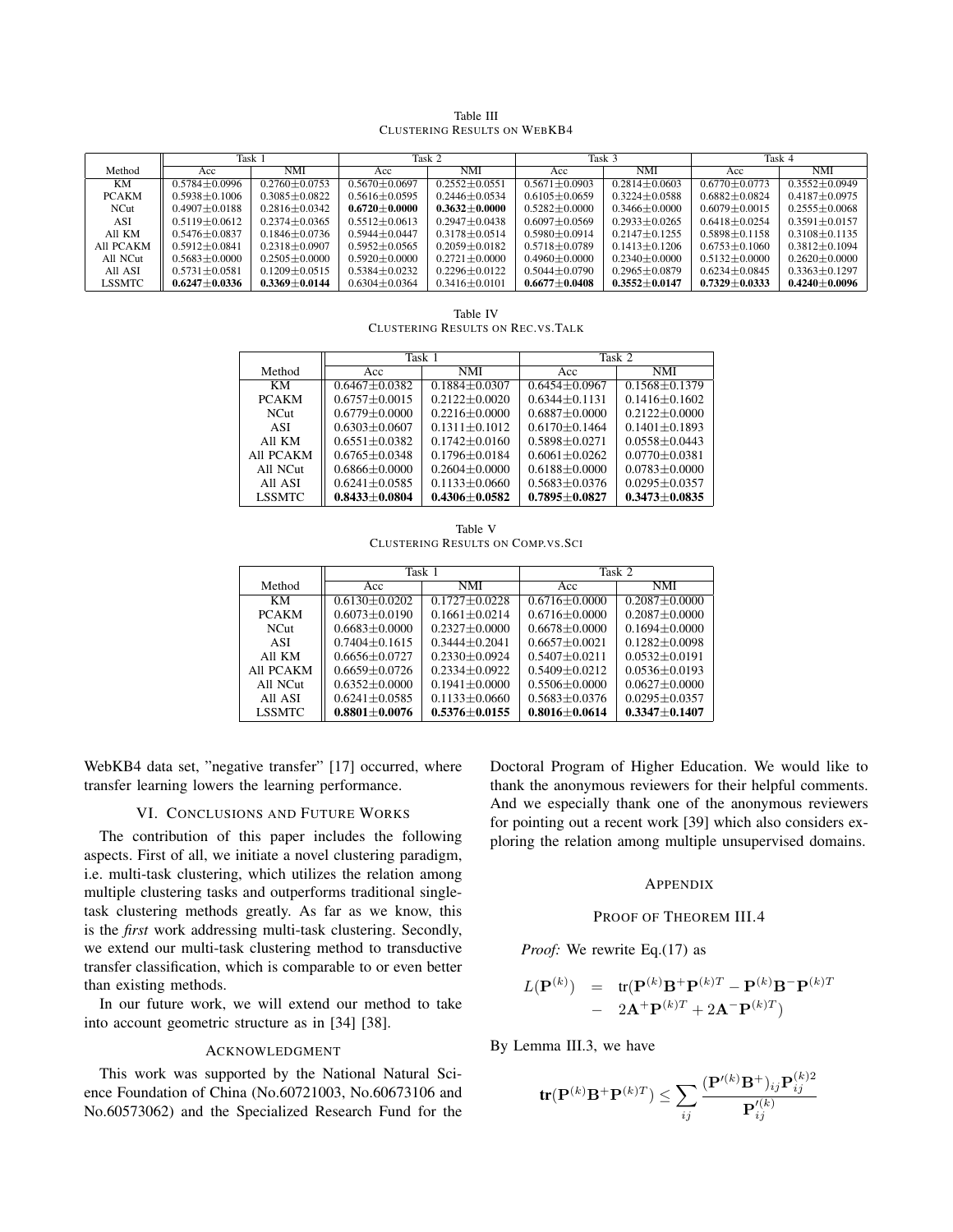| Source | Target | <b>SVM</b> | TSVM   | <b>GFHF</b> | LLGC   | CoCC   | CDSC   | <b>LSSTTC</b> |
|--------|--------|------------|--------|-------------|--------|--------|--------|---------------|
| Task 1 | Task 2 | 0.6280     | 0.6320 | 0.5920      | 0.6520 | 0.6400 | 0.6760 | 0.7024        |
| Task 1 | Task 3 | 0.6371     | 0.6492 | 0.7137      | 0.7379 | 0.7258 | 0.7339 | 0.7419        |
| Task 1 | Task 4 | 0.7138     | 0.7303 | 0.7467      | 0.7993 | 0.7895 | 0.8092 | 0.8125        |
| Task 2 | Task 1 | 0.5639     | 0.6167 | 0.5639      | 0.6432 | 0.6520 | 0.6828 | 0.6745        |
| Task 2 | Task 3 | 0.5645     | 0.5960 | 0.5202      | 0.5403 | 0.6573 | 0.7218 | 0.7661        |
| Task 2 | Task 4 | 0.6382     | 0.6842 | 0.5132      | 0.7171 | 0.7237 | 0.7336 | 0.7513        |
| Task 3 | Task 1 | 0.6344     | 0.6564 | 0.6035      | 0.6960 | 0.6916 | 0.7048 | 0.7022        |
| Task 3 | Task 2 | 0.5920     | 0.6800 | 0.5920      | 0.6520 | 0.6760 | 0.6840 | 0.6960        |
| Task 3 | Task 4 | 0.7237     | 0.7304 | 0.5132      | 0.7368 | 0.7796 | 0.8257 | 0.8414        |
| Task 4 | Task 1 | 0.7269     | 0.7313 | 0.6608      | 0.7357 | 0.6740 | 0.7093 | 0.6493        |
| Task 4 | Task 2 | 0.6360     | 0.6420 | 0.5920      | 0.6320 | 0.6200 | 0.6360 | 0.6072        |
| Task 4 | Task 3 | 0.5887     | 0.5960 | 0.5202      | 0.5726 | 0.6976 | 0.7177 | 0.7339        |

Table VI CLASSIFICATION RESULTS ON WEBKB4

Table VII CLASSIFICATION RESULTS ON REC.VS.TALK

|                                                                                 |  |  |  | Source   Target    SVM   TSVM   GFHF   LLGC   CoCC   CDSC   LSSTTC |
|---------------------------------------------------------------------------------|--|--|--|--------------------------------------------------------------------|
| Task 1   Task 2    0.7605   0.8395   0.8220   0.7625   0.8544   0.8628   0.8841 |  |  |  |                                                                    |
| Task 2   Task 1    0.7310   0.7988   0.7039   0.7055   0.8574   0.8829          |  |  |  | - 0.9170                                                           |

Table VIII CLASSIFICATION RESULTS ON COMP.VS.SCI

| Source | Target    SVM                                                             |  |  | TSVM   GFHF   LLGC   CoCC   CDSC   LSSTTC |
|--------|---------------------------------------------------------------------------|--|--|-------------------------------------------|
| Task 1 | Task 2    $0.6902$   $0.8336$   $0.6825$   $0.7170$   $0.9063$   $0.9196$ |  |  | 0.9489                                    |
| Task 2 | Task 1    0.7803   0.8864   0.8955   0.8800   0.8960   0.9003             |  |  | 0.9056                                    |

Moreover, by the inequality  $a \leq \frac{(a^2+b^2)}{2b}$  $\frac{(+b^{-})}{2b}$ ,  $\forall a, b > 0$ , we have

$$
\text{tr}(\mathbf{A}^-\mathbf{P}^{(k)T}) = \sum_{ij} \mathbf{A}_{ij}^-\mathbf{P}_{ij}^{(k)} \le \sum_{ij} \mathbf{A}_{ij}^-\frac{\mathbf{P}_{ij}^{(k)2} + \mathbf{P}_{ij}^{\prime(k)2}}{2\mathbf{P}_{ij}^{\prime(k)}}
$$

To obtain the lower bound for the remaining terms, we use the inequality that  $z \geq 1 + \log z$ ,  $\forall z > 0$ , then

$$
\operatorname{tr}(\mathbf{A}^+\mathbf{P}^{(k)T}) \ge \sum_{ij} \mathbf{A}_{ij}^+\mathbf{P}_{ij}^{\prime(k)}(1 + \log \frac{\mathbf{P}_{ij}^{(k)}}{\mathbf{P}_{ij}^{\prime(k)}})
$$

$$
\operatorname{tr}(\mathbf{P}^{(k)}\mathbf{B}^-\mathbf{P}^{(k)T})
$$

$$
\ge \sum_{ijk} \mathbf{B}_{jk}^-\mathbf{P}_{ij}^{\prime(k)}\mathbf{P}_{ik}^{\prime(k)}(1 + \log \frac{\mathbf{P}_{ij}^{(k)}\mathbf{P}_{ik}^{(k)}}{\mathbf{P}_{ij}^{\prime(k)}\mathbf{P}_{ik}^{\prime(k)}})
$$

By summing over all the bounds, we can get  $\mathbf{Z}(\mathbf{P}^{(k)},\mathbf{P}'^{(k)}),$ which obviously satisfies (1)  $\mathbf{Z}(\mathbf{P}^{(k)}, \mathbf{P}'^{(k)}) \ge J_{mt}(\mathbf{P}^{(k)})$ ;  $(2){\mathbf Z}({\mathbf P}^{(k)},{\mathbf P}^{(k)}) = J_{mt}({\mathbf P}^{(k)})$ 

To find the minimum of  $\mathbf{Z}(\mathbf{P}^{(k)},\mathbf{P}'^{(k)})$ , we take the Hessian matrix of  $Z(\mathbf{P}^{(k)}, \mathbf{P}^{\prime(k)})$ 

$$
\begin{array}{ccc}\frac{\partial^2 Z(\mathbf{P}^{(k)},\mathbf{P}'^{(k)})}{\partial \mathbf{P}_{ij}^{(k)}\partial \mathbf{P}_{kl}^{(k)}}&=&\delta_{ik}\delta_{jl}(\frac{2(\mathbf{P}'^{(k)}\mathbf{B}^- + \mathbf{A}^+)_{ij}\mathbf{P}'^{(k)}_{ij}}{\mathbf{P}_{ij}^{(k)2}}\\ &&+\frac{2(\mathbf{P}'^{(k)}\mathbf{B}^+ + \mathbf{A}^-)_{ij}}{\mathbf{P}'^{(k)}_{ij}})\end{array}
$$

which is a diagonal matrix with positive diagonal elements.

Thus  $Z(\mathbf{P}^{(k)}, \mathbf{P}^{\prime(k)})$  is a convex function of  $\mathbf{P}^{(k)}$ . Therefore, we can obtain the global minimum of  $Z(\mathbf{P}^{(k)}, \mathbf{P}^{(k)})$  by setting  $\frac{\partial Z(\mathbf{P}^{(k)}, \mathbf{P}'^{(k)})}{\partial \mathbf{D}^{(k)}}$  $\frac{\partial P^{(k)}, P^{(k)}(r)}{\partial P^{(k)}_{ij}} = 0$  and solving for  $P^{(k)}$ , from which we can get Eq.(18).

#### **REFERENCES**

- [1] K. Wagstaff, C. Cardie, S. Rogers, and S. Schrödl, "Constrained k-means clustering with background knowledge," in *ICML*, 2001, pp. 577–584.
- [2] S. Basu, M. Bilenko, and R. J. Mooney, "A probabilistic framework for semi-supervised clustering," in *KDD*, 2004, pp. 59–68.
- [3] B. Kulis, S. Basu, I. S. Dhillon, and R. J. Mooney, "Semisupervised graph clustering: a kernel approach," in *ICML*, 2005, pp. 457–464.
- [4] T. Li, C. Ding, and M. I. Jordan, "Solving consensus and semi-supervised clustering problems using nonnegative matrix factorization," in *ICDM*, 2007, pp. 577–582.
- [5] F. Wang, T. Li, and C. Zhang, "Semi-supervised clustering via matrix factorization," in *SDM*, 2008, pp. 1–12.
- [6] I. S. Dhillon, "Co-clustering documents and words using bipartite spectral graph partitioning," in *KDD*, 2001, pp. 269– 274.
- [7] I. S. Dhillon, S. Mallela, and D. S. Modha, "Informationtheoretic co-clustering," in *KDD*, 2003, pp. 89–98.
- [8] C. H. Q. Ding, T. Li, W. Peng, and H. Park, "Orthogonal nonnegative matrix t-factorizations for clustering," in *KDD*, 2006, pp. 126–135.